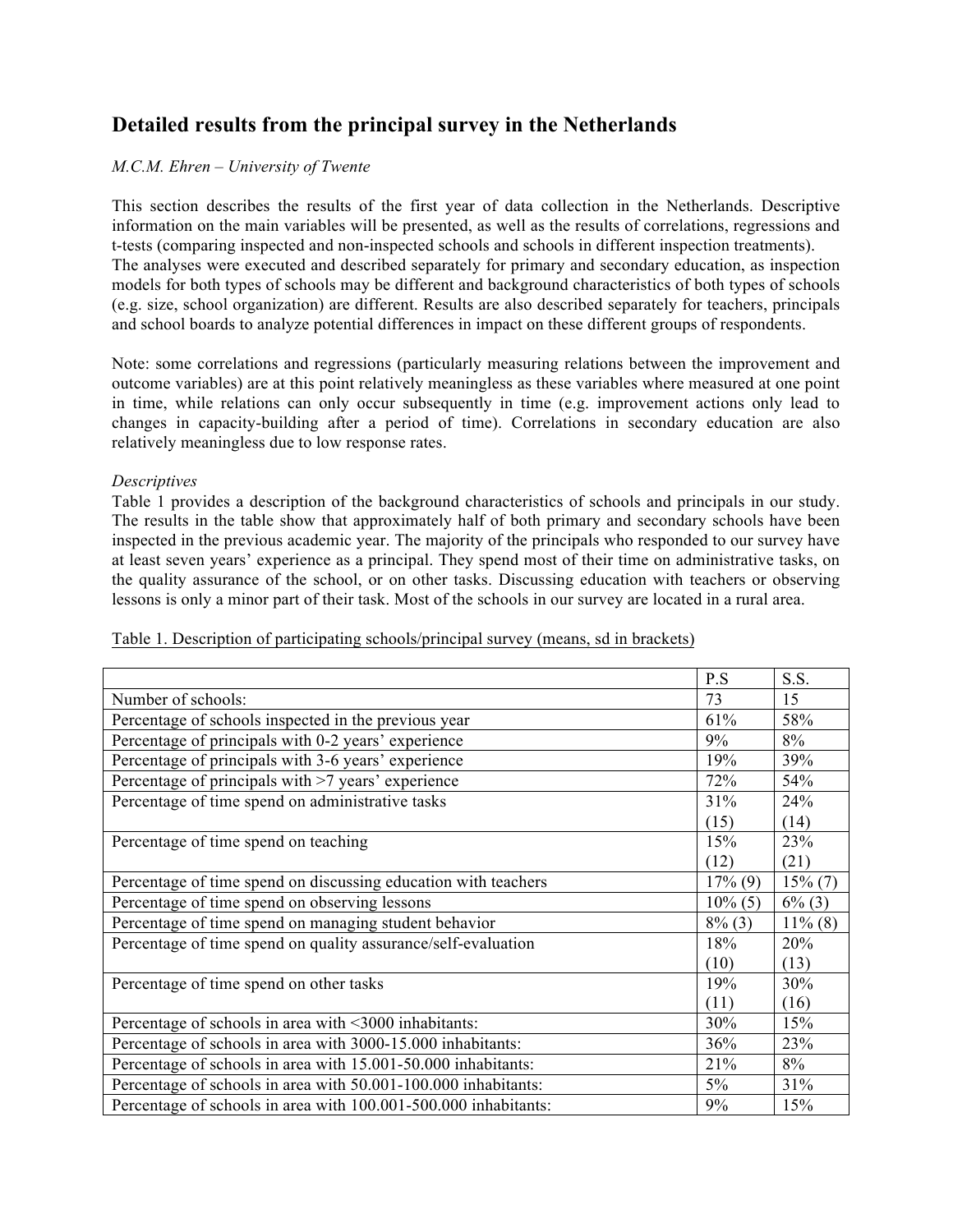|                                                                                   | P.S   | S.S.    |
|-----------------------------------------------------------------------------------|-------|---------|
| Percentage of schools in area with >500.000 inhabitants:                          | $0\%$ | 8%      |
| Percentage of schools in urban area                                               | 12%   | 62%     |
| Percentage of schools in suburban area                                            | 21%   | $0\%$   |
| Percentage of suburban schools in metropolitan area                               | 6%    | $0\%$   |
| Percentage of schools in rural area                                               | 61%   | 39%     |
| Average number of students in the schools                                         | 180   | 1403    |
|                                                                                   | (104) | (976)   |
| Average number of fulltime teachers in the schools                                | 10(6) | 58 (22) |
| Percentage of schools with majority of students $($ >50%) from low income groups  | 13%   | $0\%$   |
| Percentage of schools with majority of students $($ >50%) from high income groups | 33%   | 8%      |
| Percentage of schools where majority of students $($ >50%) do not speak national  | 14%   | 8%      |
| language as first language                                                        |       |         |

P.S.: Primary schools

S.S.: Secondary schools

Table 2 provides an overview of means and standard deviations of all the variables in our study. The results show that principals and teachers generally report relatively high satisfaction with school inspections. Principals also score high on the extent to which school inspections promote self-evaluations. Teachers perceive more actions of stakeholders in response to school inspections than principals. Both principals and teachers report of high levels and changes in the school's capacity to improve, particularly in the transformational leadership of principals. Teachers and principals in primary education also indicate relatively many changes in the achievement orientation in the school. Teachers and principals perceive relatively little unintended consequences of school inspections on the school level. Teachers in primary education seem to teach more to the inspection rubric then to the (Cito)-test, whereas in secondary this seems to be reversed and teachers indicate to teach more to the test then to the inspection rubric.

School boards in primary education indicate to primarily govern data use, achievement orientation and quality assurance and professional development of (teachers and principals in) schools and not so much the curriculum and instruction in their schools. They also perceive to have changed their governance of these aspects of schools in response to the introduction of the new inspection model (including meetings with school boards). They also indicate to have increased the amount of information they request from schools in response to this new inspection model.

|                                                  | Survey to<br>teachers |        | Survey to principals |        | Survey to<br>school |
|--------------------------------------------------|-----------------------|--------|----------------------|--------|---------------------|
|                                                  |                       |        |                      |        | boards              |
|                                                  | P.S.                  | S.S.   | P.S.                 | S.S.   | P.S.                |
|                                                  | Mean                  | Mean   | Mean(SD)             | Mean   | Mean                |
|                                                  | (SD)                  | (SD)   |                      | (SD)   | (SD)                |
| General satisfaction with school inspections (5- | 3.84                  | 3.43   | 3.92                 | 4.07   | <b>NA</b>           |
| point scale disagree-agree)                      | (0.60)                | (0.90) | (0.53)               | (0.33) |                     |
| Intermediate processes: setting of expectations  | 3.61                  | 3.24   | 3.87                 | 3.64   | NA                  |
| (5-point scale disagree-agree)                   | (0.43)                | (0.53) | (0.45)               | (0.32) |                     |
| Intermediate processes: acceptance and use of    | 3.52                  | 3.37   | 3.59                 | 3.61   |                     |
| feedback (5-point scale disagree-agree)          | (0.48)                | (0.64) | (0.39)               | (0.19) |                     |
| Intermediate processes: promoting self-          | 3.81                  | 3.84   | 4.07                 | 4.17   | <b>NA</b>           |

Table 2. Description of variables in conceptual framework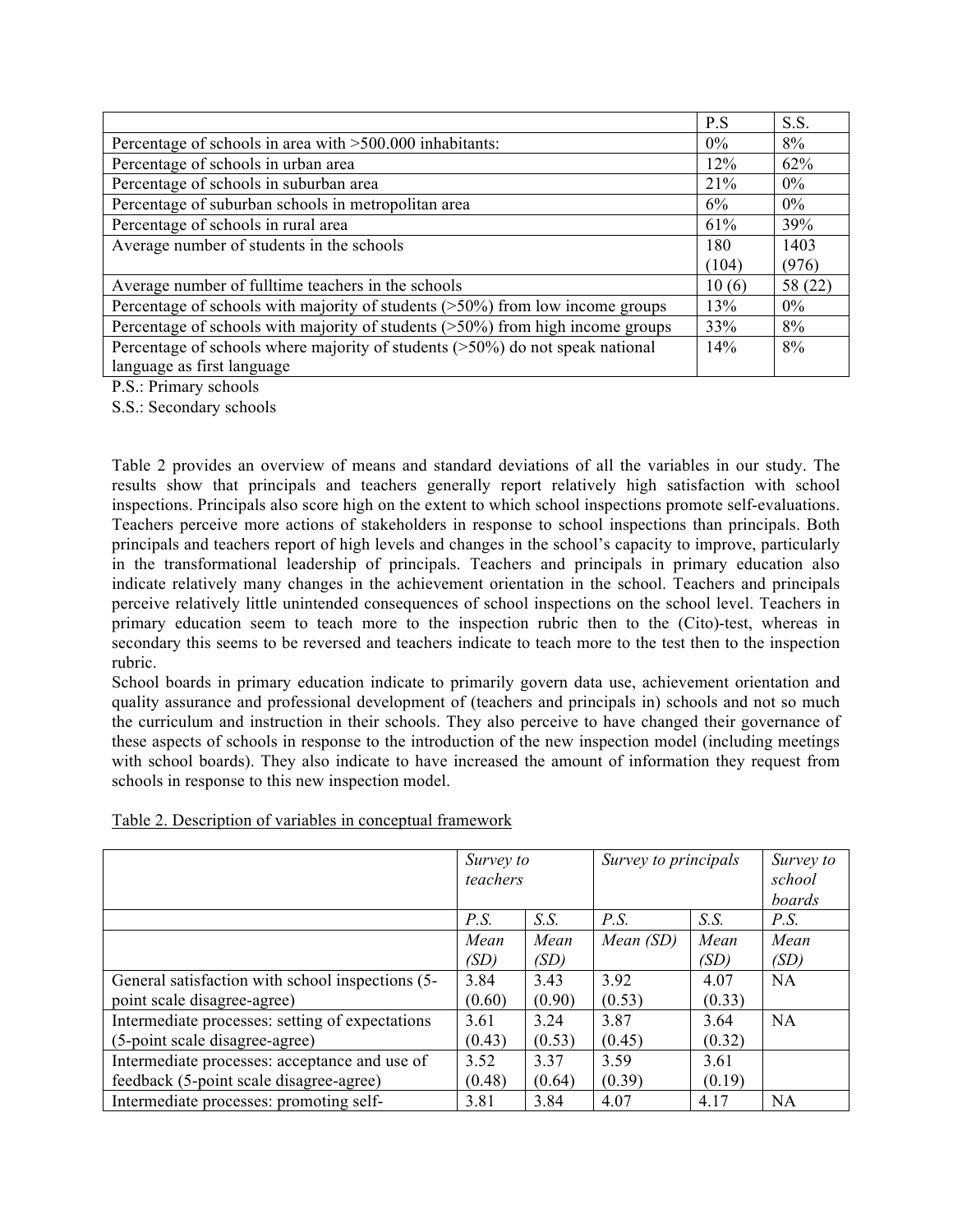|                                                  | Survey to         |              | Survey to principals |              | Survey to<br>school |
|--------------------------------------------------|-------------------|--------------|----------------------|--------------|---------------------|
|                                                  | teachers          |              |                      |              |                     |
|                                                  |                   |              |                      |              | boards              |
|                                                  | P.S.              | S.S.         | P.S.                 | S.S.         | P.S.                |
|                                                  | Mean<br>(SD)      | Mean<br>(SD) | Mean (SD)            | Mean<br>(SD) | Mean<br>(SD)        |
| evaluations (5-point scale disagree-agree)       | (0.75)            | (1.00)       | (0.70)               | (0.46)       |                     |
| Intermediate processes: actions of stakeholders  | 3.76              | 3.76         | 2.94(0.34)           | 2.91         | NA                  |
| (5-point scale disagree-agree)                   | (0.51)            | (0.64)       |                      | (0.39)       |                     |
|                                                  |                   |              |                      |              |                     |
| Outcome: changes in capacity to improve (5-      | 3.65              | 3.59         | 3.70(0.51)           | 3.63         | NA                  |
| point scale much less-much more)                 | (0.47)            | (0.48)       |                      | (0.34)       |                     |
| Sub outcome: changes in participation in         | 3.65              | 3.53         | 3.64(0.63)           | 3.58         |                     |
| decision-making                                  | (0.47)            | (0.48)       |                      | (0.59)       |                     |
| Sub outcome: changes in cooperation between      | 3.59              | 3.55         | 3.70(0.57)           | 3.58         |                     |
| teachers                                         | (0.52)            | (0.54)       |                      | (0.59)       |                     |
| Sub outcome: changes in transformational         | $\overline{3.71}$ | 3.70         |                      | 3.71         |                     |
|                                                  |                   |              | 3.71(0.58)           |              |                     |
| leadership                                       | (0.60)            | (0.84)       |                      | (0.44)       |                     |
| Outcome: changes in effective school and         | 3.58              | NA           | 3.70(0.46)           | NA           | NA                  |
| teaching conditions (5-point scale much less-    | (0.35)            |              |                      |              |                     |
| much more)                                       |                   |              |                      |              |                     |
| Sub outcome: changes in opportunity to learn     | 3.38              | NA           | 3.41(0.34)           | NA           |                     |
| and learning time                                | (0.33)            |              |                      |              |                     |
| Sub outcome: changes in achievement              | 3.85              | 3.68         | 3.75(0.52)           | 3.52         |                     |
| orientation                                      | (0.33)            | (0.50)       |                      | (0.22)       |                     |
| Sub outcome: changes in clear and structured     | 3.56              | 3.48         | 3.71(0.72)           | 3.40         |                     |
| teaching                                         | (0.46)            | (0.48)       |                      | (0.40)       |                     |
| Sub outcome: changes in safe and stimulating     | 3.38              | 3.33         | 3.48(0.58)           | 3.33         |                     |
| learning climate                                 | (0.58)            | (0.55)       |                      | (0.49)       |                     |
| Outcome: changes in governing instructional      | NA                |              | NA                   |              | 2.80                |
| time in schools due to school inspections (5-    |                   |              |                      |              | (0.81)              |
| point scale disagree-agree)                      |                   |              |                      |              |                     |
| Outcome: changes in governing data use and       | NA                |              | NA                   |              | 3.49                |
| achievement orientation in schools due to school |                   |              |                      |              | (0.58)              |
| inspections (5-point scale disagree-agree)       |                   |              |                      |              |                     |
| Outcome: changes in governing curriculum and     | <b>NA</b>         |              | NA                   |              | 2.88(0.8)           |
| instruction in schools due to school inspections |                   |              |                      |              | 4)                  |
| (5-point scale disagree-agree)                   |                   |              |                      |              |                     |
| Outcome: changes in governing quality            | NA                |              | NA                   |              | 3.72                |
| assurance in schools due to school inspections   |                   |              |                      |              | (0.37)              |
| (5-point scale disagree-agree)                   |                   |              |                      |              |                     |
| Outcome: changes in governing professional       | NA                |              | NA                   |              | 3.37                |
| development of principals and teachers in        |                   |              |                      |              | (0.63)              |
| schools due to school inspections (5-point scale |                   |              |                      |              |                     |
| disagree-agree)                                  |                   |              |                      |              |                     |
| Outcome: changes in governing school climate     | <b>NA</b>         |              | NA                   |              | 3.17                |
| in schools due to school inspections (5-point    |                   |              |                      |              | (0.68)              |
| scale disagree-agree)                            |                   |              |                      |              |                     |
| Outcome: changes in data collection of the       | NA                |              | NA                   |              | 3.76                |
| schools' functioning due to school inspections   |                   |              |                      |              | (0.43)              |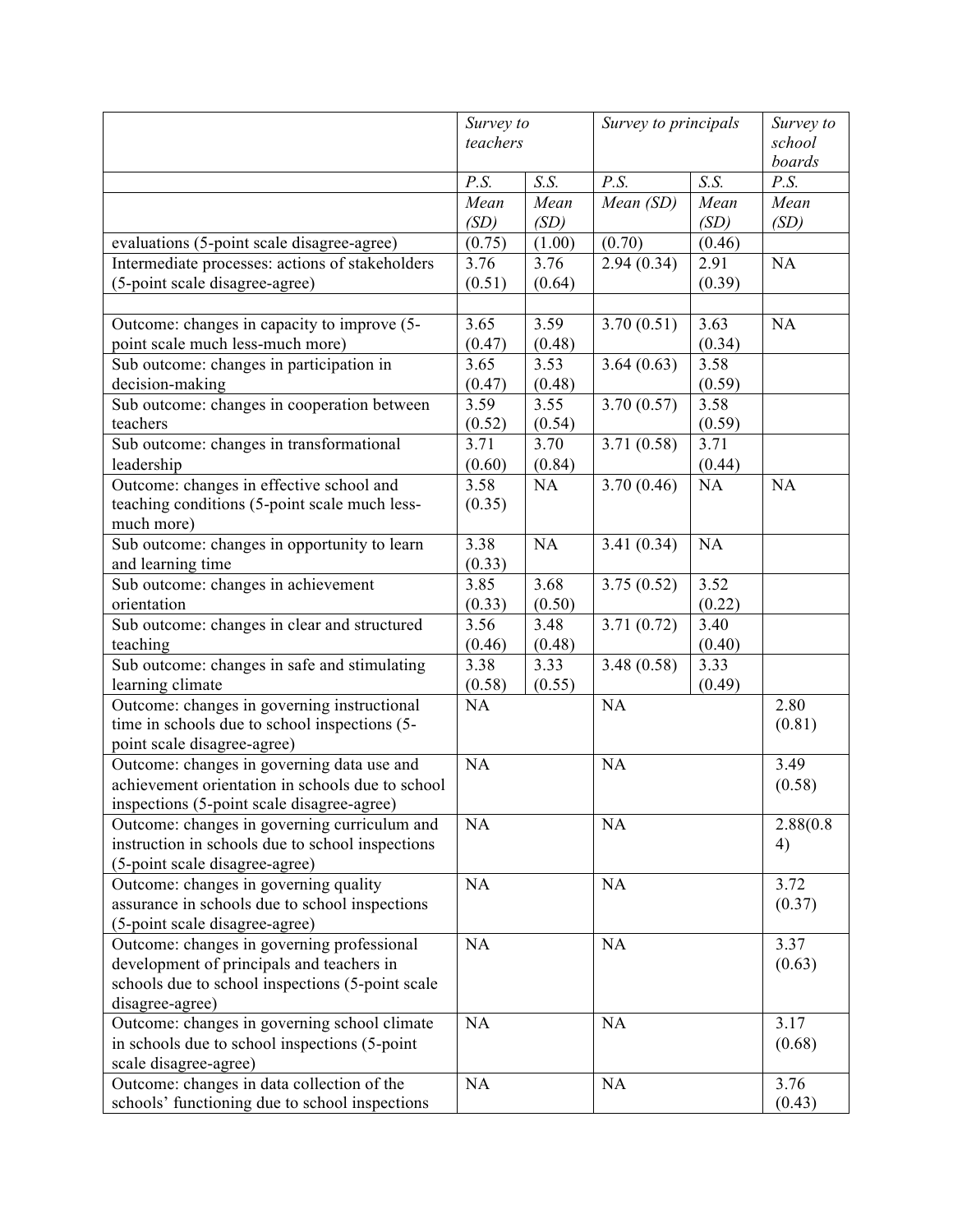|                                                                                                                                                                                  | Survey to<br>teachers |                | Survey to principals |                | Survey to<br>school<br>boards |
|----------------------------------------------------------------------------------------------------------------------------------------------------------------------------------|-----------------------|----------------|----------------------|----------------|-------------------------------|
|                                                                                                                                                                                  | P.S.                  | S.S.           | P.S.                 | S.S.           | P.S.                          |
|                                                                                                                                                                                  | Mean<br>(SD)          | Mean<br>(SD)   | Mean (SD)            | Mean<br>(SD)   | Mean<br>(SD)                  |
| (V12 and V15: (5-point scale disagree-agree;<br>V14: 4 point scale: to no extent- to a large<br>extent)                                                                          |                       |                |                      |                |                               |
|                                                                                                                                                                                  |                       |                |                      |                |                               |
| Outcome: status in capacity to improve (5-point<br>scale disagree-agree)                                                                                                         | 4.20<br>(0.48)        | 3.81<br>(0.54) | 4.25(0.43)           | 4.07<br>(0.37) | NA                            |
| Outcome: status in effective school and teaching<br>conditions (5-point scale disagree-agree)                                                                                    | 4.11<br>(0.50)        | 3.64<br>(0.50) | 4.00(0.49)           | 3.45<br>(0.48) | NA                            |
| Outcome: status in governing instructional time<br>in schools (5-point scale disagree-agree; 6<br>'other')                                                                       | NA                    |                | NA                   |                | 2.78<br>(1.11)                |
| Outcome: status in governing data use and<br>achievement orientation in schools (5-point scale<br>disagree-agree; 6 'other')                                                     | NA                    |                | NA                   |                | 3.22<br>(1.16)                |
| Outcome: status in governing curriculum and<br>instruction in schools (5-point scale disagree-<br>agree; 6 'other')                                                              | NA                    |                | NA                   |                | 2.46<br>(0.99)                |
| Outcome: status in governing quality assurance<br>in schools (5-point scale disagree-agree; 6<br>'other')                                                                        | NA                    |                | NA                   |                | 3.65<br>(0.95)                |
| Outcome: status in governing professional<br>development of principals and teachers in<br>schools (5-point scale disagree-agree; 6 'other')                                      | NA                    |                | NA                   |                | 3.91<br>(0.88)                |
| Unintended consequences on the school level (5-<br>point scale disagree-agree)                                                                                                   | 2.86<br>(0.49)        | 2.54<br>(0.59) | 2.61(0.55)           | 2.22<br>(0.40) | NA                            |
| Unintended consequences on the teaching level:<br>teaching to the test (D23: 5 point scale never-<br>every day; D24/25/26/28/29/30/31: 4 point scale<br>never-to a large extent) | 2.18<br>(0.62)        | 3.43<br>(0.57) | NA                   |                | NA                            |
| Unintended consequences on the teaching level:<br>teaching to inspection (5-point scale disagree-<br>agree)                                                                      | 3.41<br>(0.40)        | 2.90<br>(0.49) | NA                   |                | NA                            |

The responses of teachers to items about teaching to the test and teaching to inspection were analyzed in more detail to gain insight into the specific strategies they use to teach to the test or to the inspection rubric, and to analyze differences between primary and secondary teachers. The results in table 10 indicate that teachers in primary education particularly perceive changes in the curriculum and teaching strategies, in the structuring of their lessons and in their pupil care due to school inspections. They seem to incorporate some practice for the Cito-test in their lessons to familiarize students with specific item formats (particularly in the month before testing) and they make sure to include tested topics in their lesson plan; teachers in primary schools do not seem to prepare students extensively and specifically for the test throughout the year.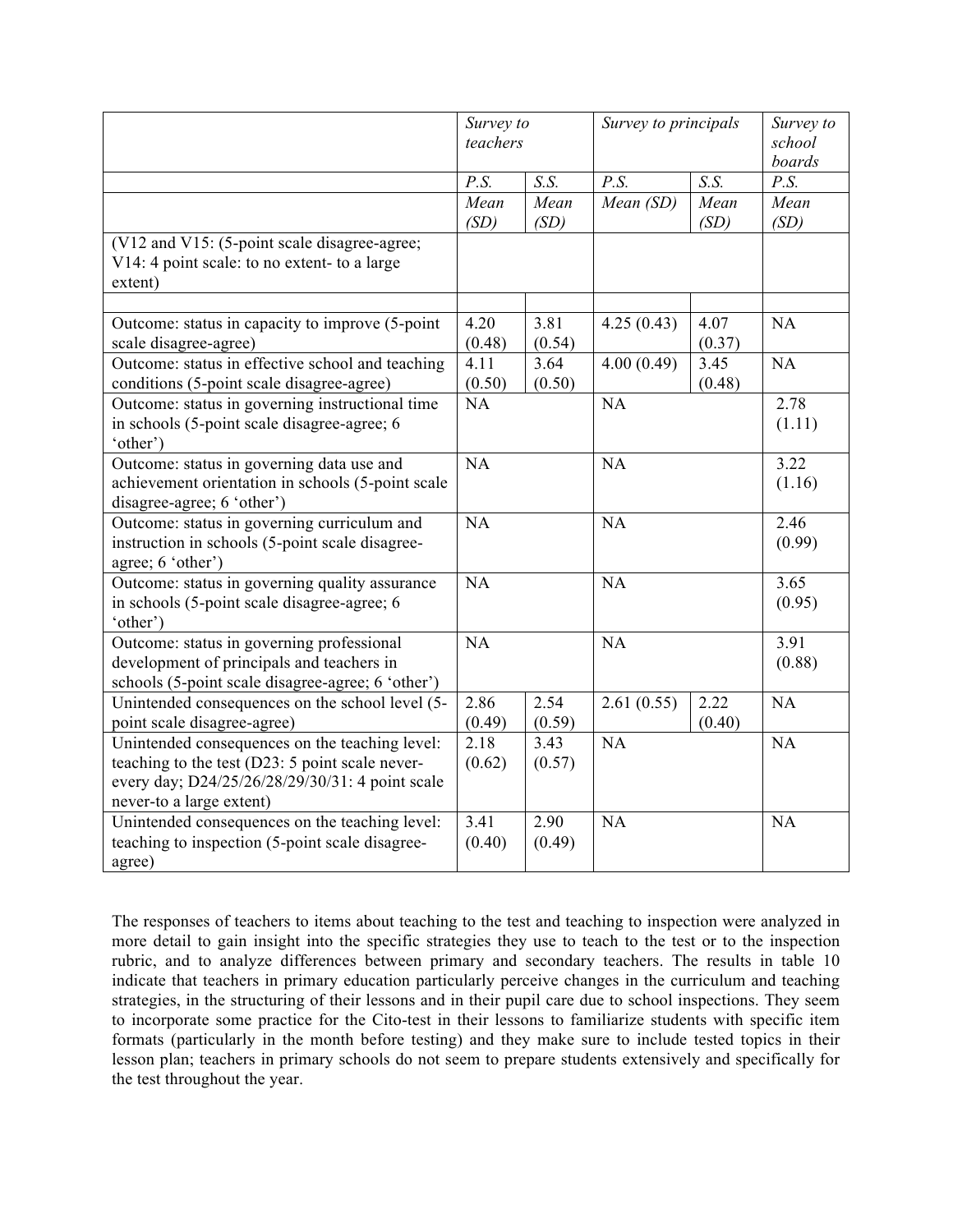Teachers in secondary education (in the final examination grade) also seem to particularly prepare students for testing in the month before the test, but they also have students practice old exams, teach students general test-taking skills and explain questions from old exams during regular instruction throughout the year. They make sure tested topics are covered in their lesson plan and use items from previous exams in their classroom assessments. Their curriculum and teaching strategies are (compared to primary school teachers) not so much aligned to the inspection rubric.

In secondary education, the Inspectorate also evaluates the (efficiency) of the throughput of the school. We therefore included a number of items in the teacher survey to ask teachers about the potential manipulation of these indicators. Teachers report of little actions to game these indicators; low performing students are, according to these teachers, generally not referred to lower educational tracks and students performing on the boundary of pass or fail are also not retained in a lower grade to improve the school's overall score in the inspection rubric.

Table 3. Descriptives of specific items on teaching to inspections/teaching to the test (teacher survey) *Note: first item between brackets refers to primary education, second item to secondary education*

|                                                                                            | Teachers |        |
|--------------------------------------------------------------------------------------------|----------|--------|
|                                                                                            | P.S.     | S.S.   |
|                                                                                            | Mean     | Mean   |
|                                                                                            | (SD)     | (SD)   |
| I discourage teachers to experiment with new teaching methods that do not fit the          | 2.17     | 2.10   |
| scoring rubric of the Inspectorate $(Q46)$ , 5 points scale ranging from strongly disagree | (0.85)   | (0.79) |
| to strongly agree                                                                          |          |        |
| School inspections have resulted in narrowing curriculum and instructional strategies      | 2.85     | 2.54   |
| in my school $(Q47)$ , 5 points scale ranging from strongly disagree to strongly agree     | (0.95)   | (0.92) |
| School inspections have resulted in refocusing curriculum and teaching and learning        | 3.66     | 2.89   |
| strategies in my school (Q48), 5 points scale ranging from strongly disagree to            | (0.82)   | (1.00) |
| strongly agree                                                                             |          |        |
| My lessons (e.g. activities in lessons, grouping of students, build-up of lessons) are     | 3.79     | 3.00   |
| structured to meet the evaluation criteria of the Inspectorate                             | (0.64)   | (0.78) |
| (D59), 5 points scale ranging from strongly disagree to strongly agree                     |          |        |
| The teaching strategies and methodologies I use (how I explain concepts to students)       | 3.83     | 2.85   |
| are structured to meet the evaluation criteria of the Inspectorate (D60), 5 points scale   | (0.55)   | (0.85) |
| ranging from strongly disagree to strongly agree                                           |          |        |
| How I provide care to students in need is structured to meet the evaluation criteria of    | 3.95     | 3.17   |
| the Inspectorate (bijvoorbeeld opstellen van handelingsplan/bepalen                        | (0.51)   | (0.83) |
| ontwikkelingsperspectief) (D61-extra), 5 points scale ranging from strongly disagree       |          |        |
| to strongly agree                                                                          |          |        |
| I feel under pressure to align my teaching to the evaluation criteria of the Inspectorate  | 3.31     | 3.25   |
| (D63), 5 points scale ranging from strongly disagree to strongly agree                     | (0.92)   | (1.15) |
| Having students practice old tests/exams D23a rec en DS22a), 5 points scale ranging        | 1.63     | 3.44   |
| from never to almost every day                                                             | (0.91)   | (1.24) |
| Teaching test-taking skills, such as pacing/timing, strategies for answering multiple-     | 2.67     | 3.49   |
| choice questions, eliminating wrong m.c. options, filling in answer sheets etc.            | (1.16)   | (1.06) |
| (D23b rec, DS22b), 5 points scale ranging from never to almost every day; SS 6             |          |        |
| points scale                                                                               |          |        |
| Providing practice on questions from the test/exam that was administered last year         | 1.56     |        |
| (D23c rec), 5 points scale ranging from never to almost every day                          | (0.88)   |        |
| Explaining questions from the test/exam that was administered last year (D23d_rec,         | 1.83     | 3.54   |
| DS22c), 5 points scale ranging from never to almost every day                              | (0.99)   | (1.25) |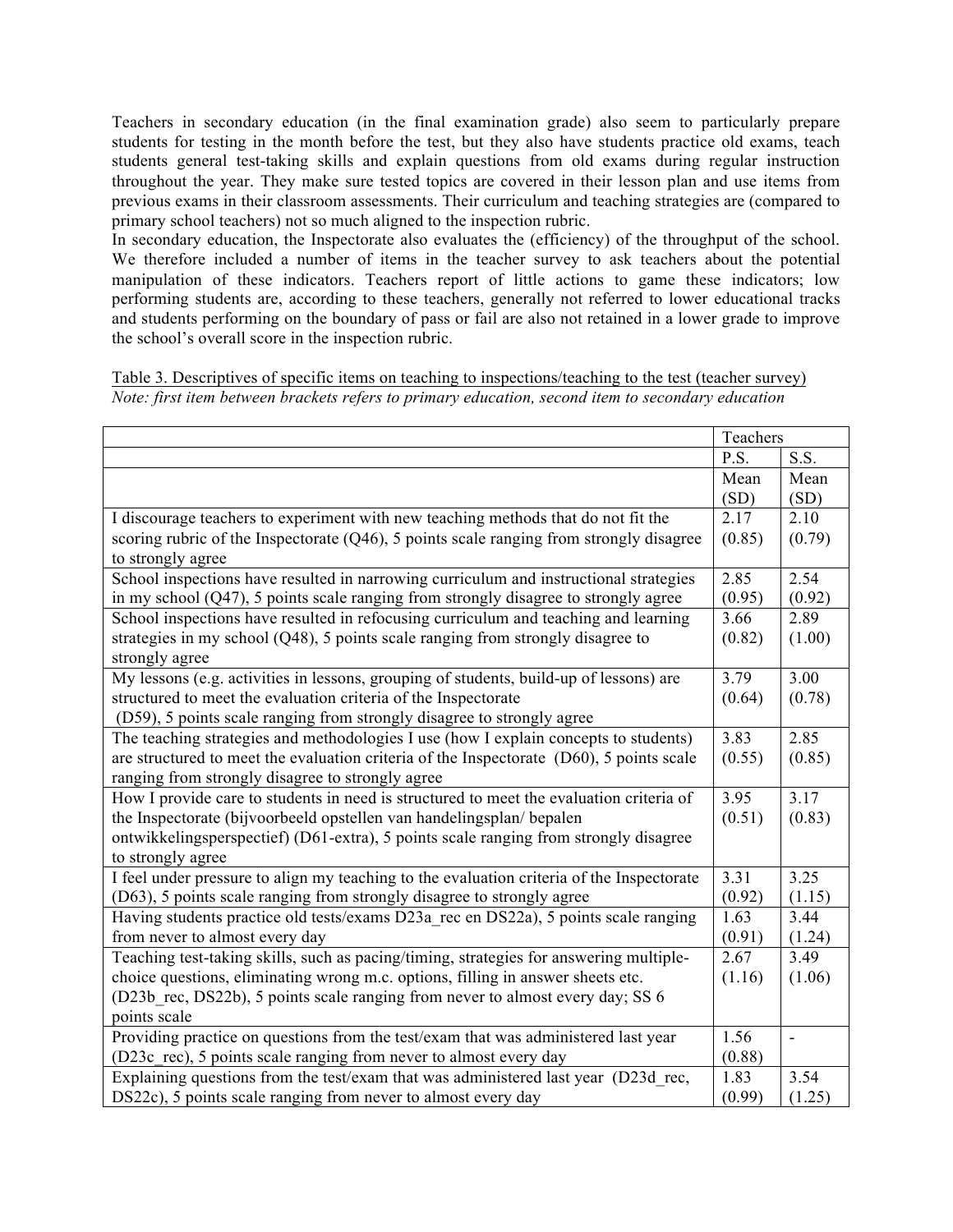| Discussing responses to practice test/exam items (D23e rec, DS22d), 5 points scale       | 1.68           | 3.56           |
|------------------------------------------------------------------------------------------|----------------|----------------|
| ranging from never to almost every day                                                   | (0.95)         | (1.30)         |
| I reviewed what was on last year's test/exam when designing my lesson plan/pacing        | 2.38           | 3.25           |
| calendar for this year (D24 rec, D24), 4 points scale                                    | (0.97)         | (0.73)         |
| I emphasize particular styles and formats of problems in the test/exam in instruction    | 2.50           | 3.52           |
| (e.g. using particular styles of graphs; using specific key phrases) (D25 rec, D25), 4   | (0.90)         | (0.62)         |
| points scale                                                                             |                |                |
| I use m.c. questions from previous test/exam in my classroom assessments (D26 rec),      | 1.34           | 3.15           |
| 4 points scale                                                                           | (0.66)         | (0.97)         |
| I rely on open-ended tests (essays, portfolios) in my own classroom assessment           | 2.62           | 2.72           |
| (D28 rec, D28), 4 points scale                                                           | (0.96)         | (0.85)         |
| I teach topics that are not on the test/exam after test administration (D29 rec; Q0024), | 1.68           |                |
| 4 points scale                                                                           | (0.85)         |                |
| Within 1 month of testing, I use practice exercises/tests with multiple-choice           | 2.12           | $\overline{a}$ |
| questions and language similar to that found on the test/exam (D30 rec), 4 points        | (0.98)         |                |
| scale                                                                                    |                |                |
| Within 1 month of testing, I provide a "refresher" on content and/or skill areas that    | 2.24           | 3.85           |
| specifically match those on the test/exam (D31 rec, D31), 4 points scale                 | (0.96)         | (0.36)         |
| Low performing students (not students in the categories LWOO or $\leq$ 3 years in the    | 2.10           |                |
| Netherlands) do not take the CITO-test (D31 extra rec), 4 points scale                   | (1.04)         |                |
| Low performing students who potentially lower our throughput indicators are referred     |                | 1.95           |
| to a lower educational track (DS30a_extra), 4 points scale                               |                | (0.86)         |
| Students who potentially lower our average examination grades are referred to a lower    | ä,             | 1.51           |
| educational track (DS30b extra), 4 points scale                                          |                | (0.65)         |
| Students who are on the boundary of pass/fail are advised to repeat the grade before     | $\overline{a}$ | 1.51           |
| testing to make sure our average examination grades are not affected (DS30c_extra), 4    |                | (0.69)         |
| points scale                                                                             |                |                |

## *Correlations between variables*

Correlations between the variables in the conceptual framework were calculated as a first test of the assumed relations between inspections, intermediate mechanisms and our outcome variables.

The results in table 4 show that teachers and principals who are overall satisfied with school inspections generally use inspection standards and feedback to a somewhat larger extent in their daily work and to improve the school's functioning. Principals and teachers (particularly in primary education) who indicate that inspection standards guide their daily work and who accept inspection feedback also indicate that school inspections promote self-evaluations and improvement actions in the school. Teachers who feel that inspections standards guide the daily work of the school perceive stakeholders to more frequently use the inspection standards and feedback in their actions towards the school. Teachers and principals (in primary education) who indicate that school inspections promote the implementation or improvement of self-evaluations in the school rate higher levels of innovation capacity in the school.

School boards that had an inspection meeting since 2007 indicate to have made some changes in their governance of quality assurance in their schools and in the amount of data they collect on the functioning of their schools. School boards that had an inspection meeting during the previous academic year score somewhat higher on the extent to which they govern professional development of teachers and principals in their schools. They also perceive to have implemented more changes in their governance of the data use, achievement orientation and professional development of teachers and principals in their schools, and in their data collection of their schools' functioning.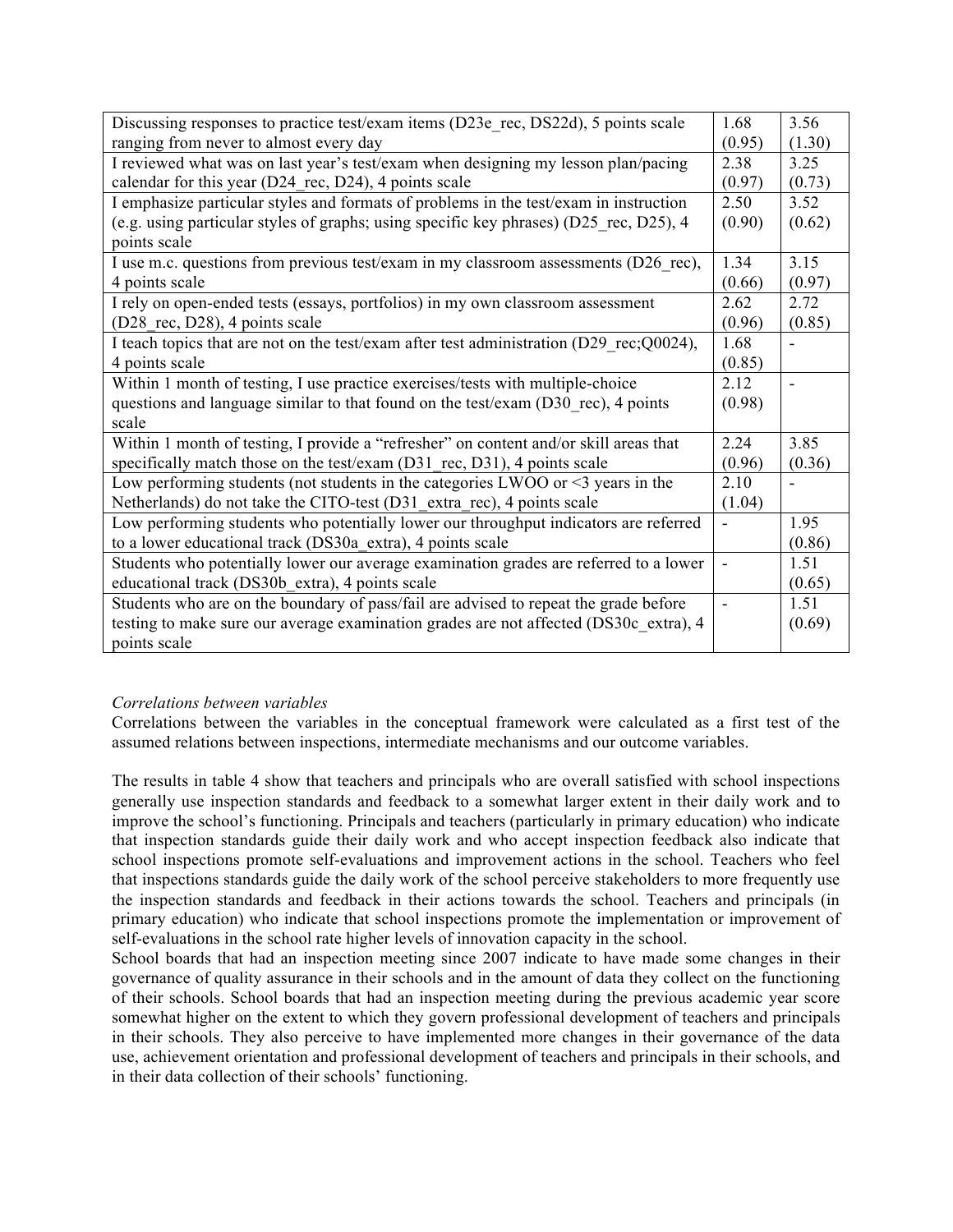|                                                                                                   | Teacher        |                          | Principal |         | School<br>board     |
|---------------------------------------------------------------------------------------------------|----------------|--------------------------|-----------|---------|---------------------|
|                                                                                                   | P.S.           | S.S                      | P.S.      | S.S     | P.S.                |
| Relations school inspections and intermediate mechanisms                                          |                |                          |           |         |                     |
| Satisfaction with school inspections - Setting<br>expectations                                    | 0.08           | 0.27                     | $0.43**$  | 0.31    | NA                  |
| Satisfaction with school inspections - Accepting<br>feedback                                      | $0.77**$       | $0.85*$                  | $0.77**$  | 0.34    | NA                  |
| Inspection school board meeting since 2007 -<br>accepting feedback                                |                |                          |           |         | $-0.059$            |
| Satisfaction with school inspections - Promoting<br>self-evaluations                              | 0.13           | $-0.10$                  | $0.34*$   | $-0.15$ | NA                  |
| Satisfaction with school inspections - Improvement<br>actions                                     | ÷,             | $\overline{\phantom{a}}$ | $0.52**$  | NA      | NA                  |
| Relations between intermediate mechanisms                                                         |                |                          |           |         |                     |
| Setting expectations - Promoting self-evaluations                                                 | $0.27*$        | $-0.35$                  | $0.67**$  | 0.07    | NA                  |
| Setting expectations - Taking improvement actions                                                 |                |                          | $0.67**$  | NA      | NA                  |
| Accepting feedback -Promoting self-evaluations                                                    | $0.31*$        | $-0.08$                  | 0.27      | 0.70    | NA                  |
| Accepting feedback - Taking improvement actions                                                   |                |                          | $0.37*$   | NA      | NA                  |
| Setting expectations - Actions of stakeholders                                                    | $0.38**$       | $-0.27$                  | $0.10\,$  | $-0.21$ | NA                  |
| Accepting feedback - Actions of stakeholders                                                      | $-0.02$        | $-0.12$                  | 0.22      | 0.54    | NA                  |
| Actions of stakeholders - Promoting self-<br>evaluations                                          | $0.24*$        | 0.17                     | 0.24      | $-0.16$ | NA                  |
| Actions of stakeholders - Taking improvement<br>actions                                           | ÷,             | $\overline{\phantom{a}}$ | 0.24      | NA      | NA                  |
| Relations between intermediate mechanisms and outcome variables                                   |                |                          |           |         |                     |
| Promoting self-evaluations - High improvement<br>capacity                                         | $0.21*$        | $0.33**$                 | 0.02      | $-0.16$ | NA                  |
| Promoting self-evaluations - Effective school and<br>teaching conditions                          | $0.31**$       | 0.20                     | 0.19      | 0.04    | NA                  |
| Taking improvement actions - High improvement<br>capacity                                         | $\blacksquare$ | $\overline{\phantom{a}}$ | 0.13      | NA      | NA                  |
| Taking improvement actions - Effective school and<br>teaching conditions                          | ä,             |                          | 0.21      | NA      | <b>NA</b>           |
| Relations between school inspections and outcome variables                                        |                |                          |           |         |                     |
| Satisfaction with school inspections – high<br>improvement capacity                               | 0.11           | $-0.01$                  | 0.25      | $-0.06$ | NA                  |
| Satisfaction with school inspections - high<br>effective conditions                               | $0.27*$        | 0.06                     | 0.11      | 0.04    | NA                  |
| Inspection school board meeting since 2007 -                                                      | NA             | NA                       | NA        | NA      | $-, 111$            |
| governing instructional time in schools                                                           | NA             |                          | NA        |         |                     |
| Inspection school board meeting since 2007 -<br>governing data use and achievement orientation in |                | NA                       |           | NA      | $-0.027$            |
| schools                                                                                           |                |                          |           |         |                     |
| Inspection school board meeting since 2007 –<br>governing curriculum and instruction in schools   | NA             | NA                       | NA        | NA      | $-133$ <sup>*</sup> |
| Inspection school board meeting since 2007 -<br>governing quality assurance in schools            | NA             | NA                       | NA        | NA      | ,002                |

Table 4. Correlations between variables in conceptual framework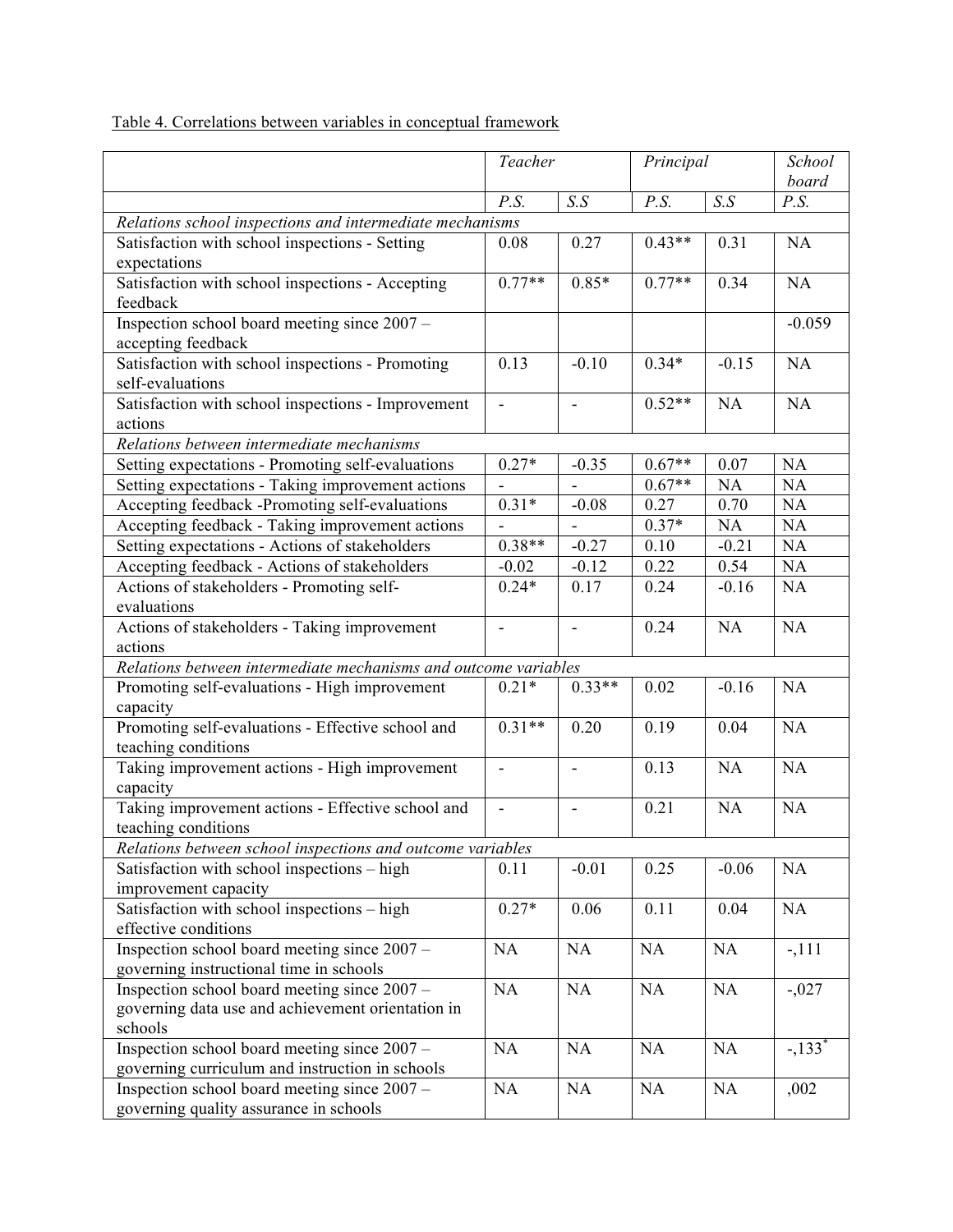|                                                   | Teacher |       | Principal |           | School              |
|---------------------------------------------------|---------|-------|-----------|-----------|---------------------|
|                                                   |         |       |           |           | board               |
|                                                   | P.S.    | $S.S$ | P.S.      | S.S       | P.S.                |
| Inspection school board meeting since 2007 -      | NA      | NA    | NA        | NA        | $,132*$             |
| governing professional development of teachers    |         |       |           |           |                     |
| and principals                                    |         |       |           |           |                     |
| Inspection school board meeting since 2007 -      | NA      | NA    | NA        | <b>NA</b> | $\rm{a}$            |
| changes in governing instructional time due to    |         |       |           |           |                     |
| inspections                                       |         |       |           |           |                     |
| Inspection school board meeting since 2007 -      | NA      | NA    | NA        | NA        | $-.001$             |
| changes in governing data use and achievement     |         |       |           |           |                     |
| orientation due to inspections                    |         |       |           |           |                     |
| Inspection school board meeting since 2007 -      | NA      | NA    | NA        | NA        | a                   |
| changes in governing curriculum and instruction   |         |       |           |           |                     |
| due to inspections                                |         |       |           |           |                     |
| Inspection school board meeting since 2007 -      | NA      | NA    | NA        | NA        | $,315$ <sup>*</sup> |
| changes in governing quality assurance due to     |         |       |           |           |                     |
| inspections                                       |         |       |           |           |                     |
| Inspection school board meeting since 2007 -      | NA      | NA    | NA        | <b>NA</b> | ,048                |
| changes in governing professional development of  |         |       |           |           |                     |
| teachers and principals due to inspections        |         |       |           |           |                     |
| Inspection school board meeting since 2007 -      | NA      | NA    | <b>NA</b> | NA        | ,148                |
| changes in governing school climate due to school |         |       |           |           |                     |
| inspections                                       |         |       |           |           |                     |
| Inspection school board meeting since 2007 -      | NA      | NA    | NA        | NA        | $,255$ <sup>*</sup> |
| changes in data collection of the schools'        |         |       |           |           |                     |
| functioning due to school inspections             |         |       |           |           |                     |
|                                                   |         |       |           |           |                     |
| Inspection school board meeting 2010/2011 -       | NA      | NA    | <b>NA</b> | NA        | $-0.025$            |
| governing instructional time in schools           |         |       |           |           |                     |
| Inspection school board meeting 2010/2011-        | NA      | NA    | NA        | NA        | ,019                |
| governing data use and achievement orientation in |         |       |           |           |                     |
| schools                                           |         |       |           |           |                     |
| Inspection school board meeting 2010/2011-        | NA      | NA    | <b>NA</b> | <b>NA</b> | $-108$              |
| governing curriculum and instruction in schools   |         |       |           |           |                     |
| Inspection school board meeting 2010/2011-        | NA      | NA    | NA        | NA        | ,044                |
| governing quality assurance in schools            |         |       |           |           |                     |
| Inspection school board meeting 2010/2011-        | NA      | NA    | <b>NA</b> | NA        | $,241$ <sup>*</sup> |
| governing professional development of teachers    |         |       |           |           |                     |
| and principals                                    |         |       |           |           |                     |
| Inspection school board meeting 2010/2011-        | NA      | NA    | NA        | NA        | ,356                |
| changes in governing instructional time due to    |         |       |           |           |                     |
| inspections                                       |         |       |           |           |                     |
| Inspection school board meeting 2010/2011-        | NA      | NA    | NA        | NA        | $,479$ <sup>*</sup> |
| changes in governing data use and achievement     |         |       |           |           |                     |
| orientation due to inspections                    | NA      | NA    |           |           |                     |
| Inspection school board meeting 2010/2011 -       |         |       | NA        | NA        | ,180                |
| changes in governing curriculum and instruction   |         |       |           |           |                     |
| due to inspections                                |         |       |           |           |                     |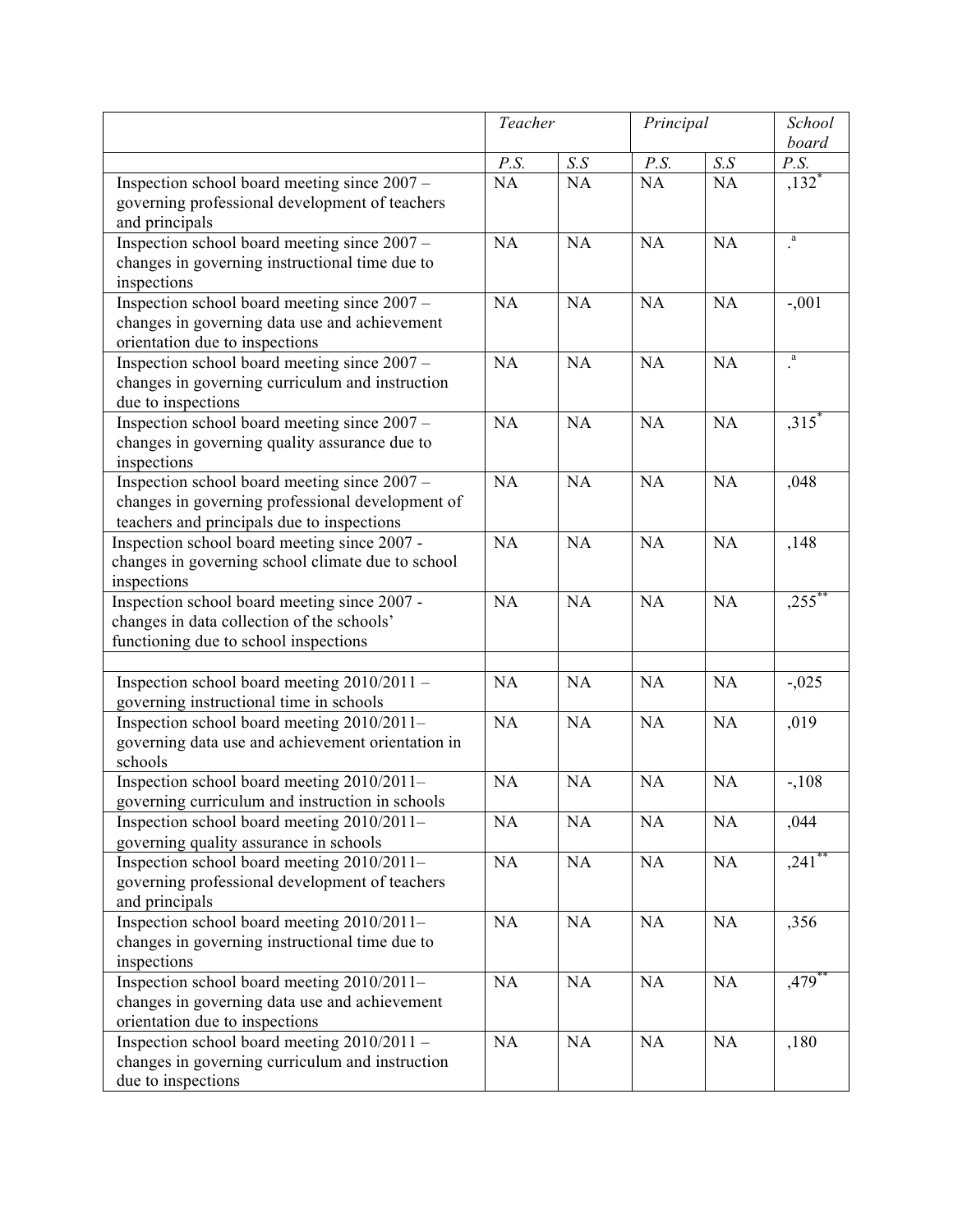|                                                                                                                                              | Teacher |           | Principal |           | <b>School</b><br>board |
|----------------------------------------------------------------------------------------------------------------------------------------------|---------|-----------|-----------|-----------|------------------------|
|                                                                                                                                              | P.S.    | S.S       | P.S.      | S.S       | P.S.                   |
| Inspection school board meeting $2010/2011 -$<br>changes in governing quality assurance due to<br>inspections                                | NA      | <b>NA</b> | <b>NA</b> | NA        | ,198                   |
| Inspection school board meeting 2010/2011-<br>changes in governing professional development of<br>teachers and principals due to inspections | NA      | <b>NA</b> | <b>NA</b> | NA        | $,336$ **              |
| Inspection school board meeting 2010/2011 -<br>changes in governing school climate due to school<br>inspections                              | NA      | <b>NA</b> | <b>NA</b> | <b>NA</b> | ,197                   |
| Inspection school board meeting 2010/2011 -<br>changes in data collection of the schools'<br>functioning due to school inspections           | NA      | NA        | NA        | NA        | $272$ <sup>*</sup>     |

\* p < .05, \*\* p < .01

#### *Regression analyses*

Regression analyses were executed to calculate the extent to which the predictor variables in our framework (occurrence of an inspection visit, general satisfaction with school inspections, setting expectations, actions of stakeholders, acceptance and use of feedback, promoting self-evaluations and improvement actions) explain variation in each of our outcome variables (capacity-building, school effectiveness). Unintended consequences were not included in the regression analyses due to low reliability of the scale. The response rates in secondary education in the Netherlands were also too low to execute a regression analysis. Overall response rates were also relatively small due to the fact that some of the variables are only measured in schools that were inspected in the previous year. The results in table 5 and 6 do not point to variables that convincingly explain levels of improvement capacity and school effectiveness in the schools in our study.

|  | Table 5. Effects of intermediate mechanisms on improvement capacity of schools (regression analysis) |  |  |  |  |  |
|--|------------------------------------------------------------------------------------------------------|--|--|--|--|--|
|--|------------------------------------------------------------------------------------------------------|--|--|--|--|--|

|                                      | Teachers |         | Principals      |     |
|--------------------------------------|----------|---------|-----------------|-----|
| Independent variable                 | P.S.     | S.S     | P.S.            | S.S |
| Satisfaction with school inspections | $-0.17$  | $-1.15$ | 0.19(0.25)      |     |
|                                      | (0.23)   | (0.58)  |                 |     |
| Setting expectations                 | 0.08     | $-0.11$ | 0.28(0.26)      |     |
|                                      | (0.20)   | (0.53)  |                 |     |
| Actions of stakeholders              | $-0.14$  | 0.14    | $-0.14(0.29)$   |     |
|                                      | (0.19)   | (0.28)  |                 |     |
| Accepting feedback                   | 0.26     | 2.38    | $-0.08(0.31)$   |     |
|                                      | (0.33)   | (1.41)  |                 |     |
| Promoting self-evaluations           | 0.09     | $-0.24$ | $-0.04(0.13)$   |     |
|                                      | (0.13)   | (0.40)  |                 |     |
| Improvement actions                  |          |         | $-0.10(0.26)$   |     |
| Constant                             | $3.87**$ | 0.59    | $3.64**$ (1.04) |     |
|                                      | (1.05)   | (2.41)  |                 |     |
| R square                             | 0.07     | 0.60    | 0.11            |     |
| Sample size                          | 34       | 9       | 34              |     |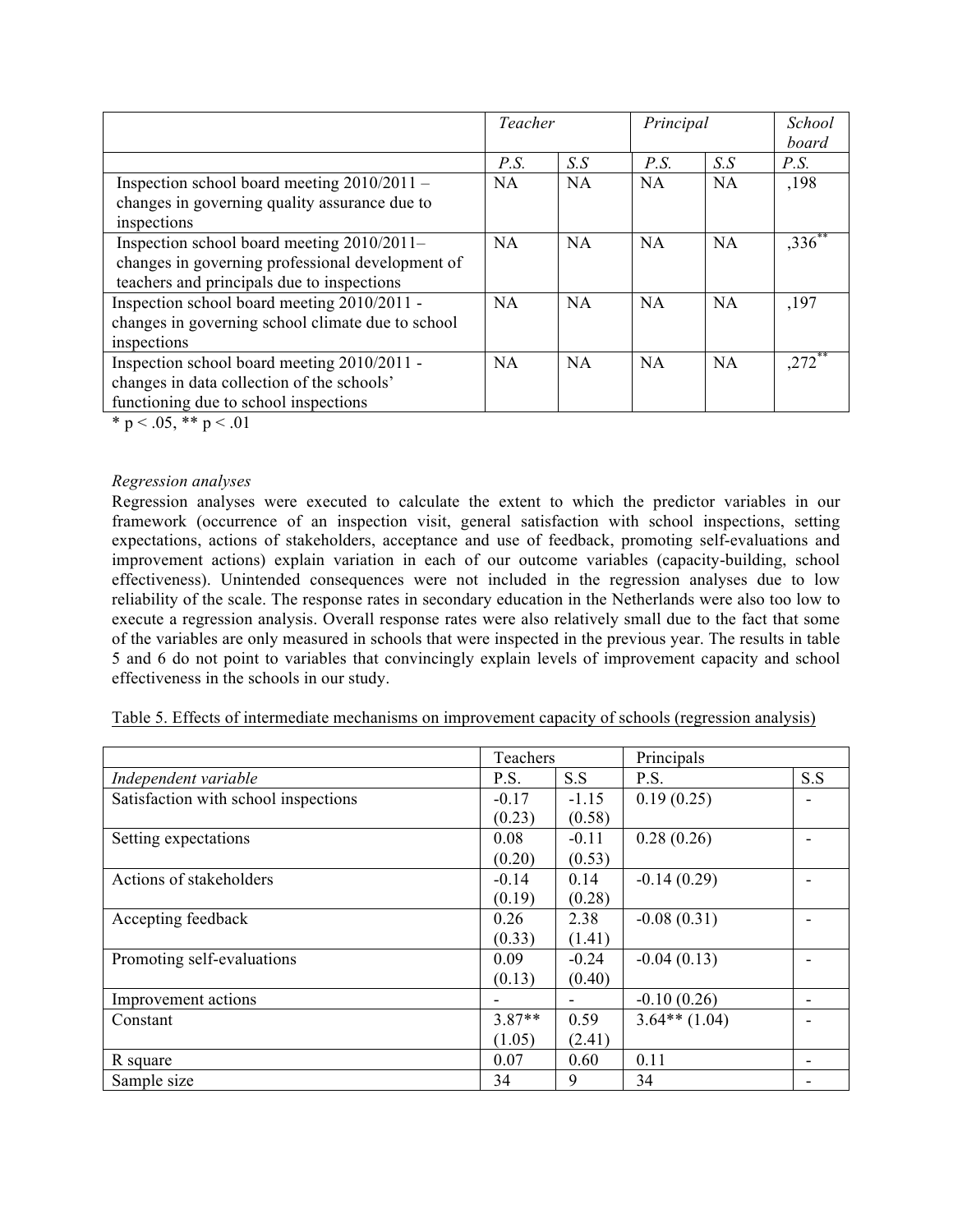Note: dependent variable: capacity-building; B values are reported with standard error in parentheses, \* p  $< 0.05$ , \*\* p  $< 0.01$ 

Note: B values tell the relationship between predictors (independent variable) and dependent variable. If the predictor increases by one unit, the dependent variable increases by B units (depending on the units used to measure the variables). The standard error indicates to what extent these values would vary across different samples and whether B differs significantly from zero.

|                            | Teachers        |         | Principals    |     |
|----------------------------|-----------------|---------|---------------|-----|
| Independent variable       | P.S.            | S.S     | P.S.          | S.S |
| Satisfaction with school   | 0.22(0.28)      | $-0.24$ | $-0.24(0.26)$ |     |
| inspections                |                 | (0.27)  |               |     |
| Setting expectations       | $-0.08(0.25)$   | $-0.17$ | 0.46(0.31)    |     |
|                            |                 | (0.25)  |               |     |
| Actions of stakeholders    | $-0.04(0.22)$   | 0.16    | $-0.15(0.28)$ |     |
|                            |                 | (0.13)  |               |     |
| Promoting self-evaluations | 0.11(0.38)      | $-0.43$ | 0.09(0.16)    |     |
|                            |                 | (0.19)  |               |     |
| Accepting feedback         | $-0.07(0.15)$   | 0.72    | 0.13(0.40)    |     |
|                            |                 | (0.66)  |               |     |
| Improvement actions        |                 |         | $-0.18(0.31)$ |     |
| Constant                   | $3.69**$ (1.23) | 3.69    | $3.52*(1.25)$ |     |
|                            |                 | (1.13)  |               |     |
| R square                   | 0.11            | 0.72    | 0.16          |     |
| Sample size                | 33              | 9       | 35            |     |

Table 6. Effects of inspection and intermediate mechanisms on school effective conditions in schools

Note: dependent variable: school effectiveness; B values are reported with standard error in parentheses, \*  $p < .05$ , \*\*  $p < .01$ 

## *Comparing schools (t-test)*

A t-test was used to compare improvement capacity, school effectiveness and the time spent on changes in schools that received an inspection visit the previous year to schools that did not receive an inspection visit. The results in table 17 indicate small changes in the extent to which inspected schools in primary education implement more changes in their capacity to improve, compared to non-inspected schools. These changes were however not perceived by teachers. Teachers in inspected schools only perceive (a small amount of) more changes in the implementation of self-evaluations.

| Table 17. Comparing inspected and not inspected schools |  |
|---------------------------------------------------------|--|
|---------------------------------------------------------|--|

|                             | Teachers     | Principals |             |            |
|-----------------------------|--------------|------------|-------------|------------|
|                             | P.S.         | S.S        | P.S.        | S.S        |
| Capacity-building           | $-0.91(118)$ | 0.31       | 0.62(64)    | 0.02       |
|                             |              | (77)       |             | (10)       |
| School effectiveness        | 1.72(118)    | $-1.93$    | 1.56(63)    | $-0.73(9)$ |
|                             |              | (77)       |             |            |
| Change in capacity building | 1.68(117)    | $-0.30$    | $2.03*(64)$ | $-0.36(9)$ |
|                             |              | (74)       | Mean dif.   |            |
|                             |              |            | 0.26        |            |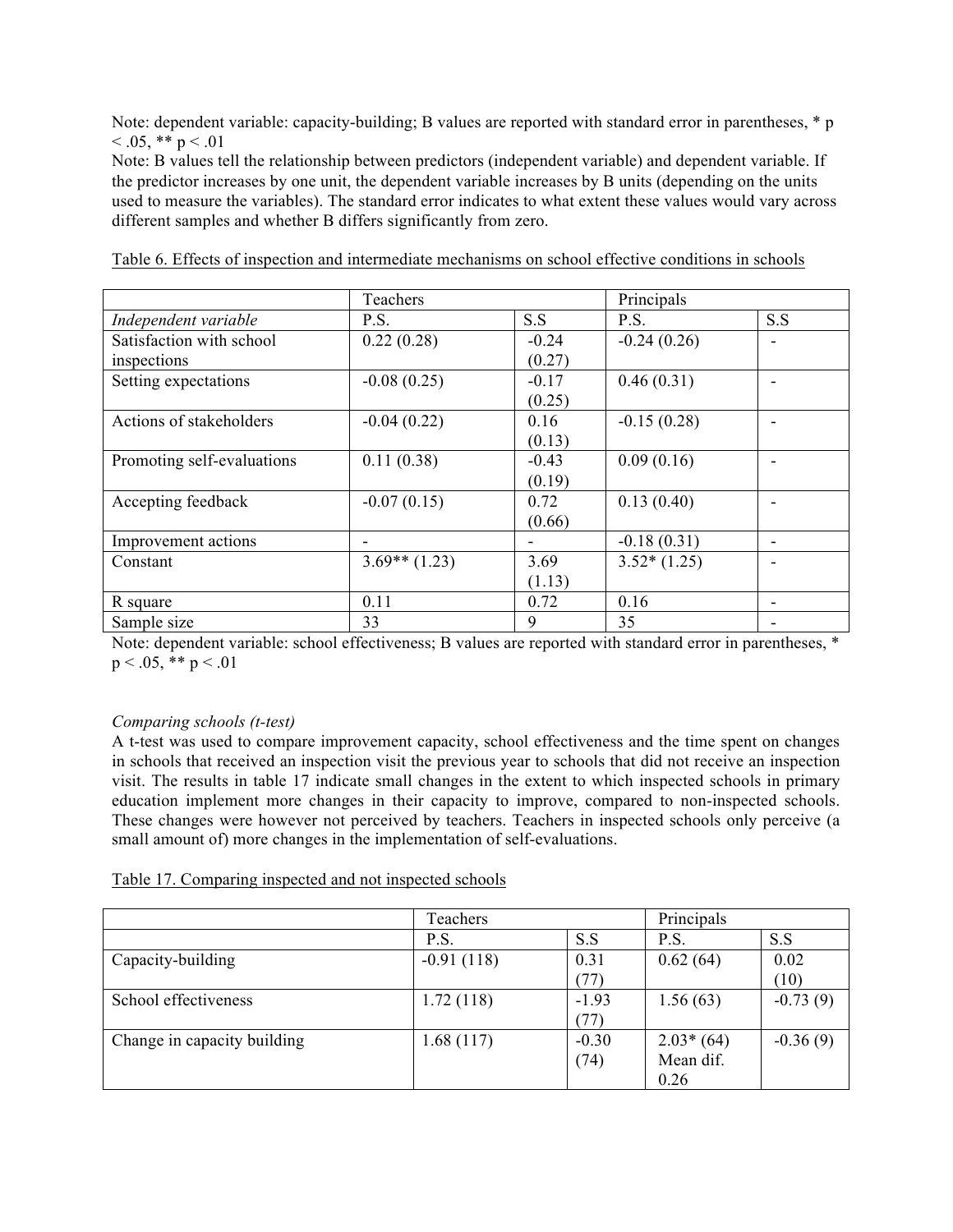|                                          | Teachers         |         | Principals  |            |
|------------------------------------------|------------------|---------|-------------|------------|
|                                          | P.S.             | S.S     | P.S.        | S.S        |
| Change in participation in decision      | 1.26(117)        | $-0.98$ | 1.73(64)    | $-0.31(8)$ |
| making                                   |                  | (76)    |             |            |
| Change in cooperation between teachers   | 0.93(120)        | 0.35    | 1.89(64)    | $-0.34(7)$ |
|                                          |                  | (76)    |             |            |
| Change in transformational leadership    | 1.90(117)        | 0.08    | 1.64(64)    | 0.27       |
|                                          |                  | (77)    |             | (10)       |
| Change in school effectiveness           | 1.39(101)        |         | 1.71(61)    | 0.30(8)    |
| Changes in opportunity to learn          | 0.12(103)        | -       | 1.06(61)    | $-0.10(8)$ |
| Changes in achievement orientation       | 1.44(117)        | 0.91    | $2.04*$     | 0.34       |
|                                          |                  | (76)    | (64)        | (10)       |
|                                          |                  |         | Mean dif.   |            |
|                                          |                  |         | 0.26        |            |
| Changes in clear and structured teaching | 1.59(119)        | 0.97    | 1.40        | 0.59(9)    |
|                                          |                  | (77)    | (59)        |            |
| Changes in safe and stimulating learning | $-1.67(120)$     | 0.40    | 0.79(55)    | $-0.78$    |
| climate                                  |                  | (78)    |             | (10)       |
| Promoting self-evaluation                | $2.55*(118)$     | 0.09    | $-0.58(64)$ | 0.20(8)    |
|                                          | Mean difference: | (77)    |             |            |
|                                          | 0.35             |         |             |            |

Note: t-value, df between brackets,  $* p < .05$ ,  $** p < .01$ , mean differences reported for significant differences

Note: some variables (e.g. accepting feedback) not administered in non-inspected schools, therefore not included in the table.

Note: Levene's test shows if the variances in the two groups are equal. If this test is significant then we can conclude that the variances are significantly different.

In addition, we also compared schools that have been assigned to different inspection treatments. The table below shows differences between the groups of primary schools in the three inspection arrangements and also shows if these differences increase when schools are assigned to more intensive inspection arrangements. The results in the table indicate that both teachers and principals in primary schools in more intensive inspection arrangements report of a higher use of inspection standards to set expectations, more actions of stakeholders in response to the inspection report, more actions to improve the school's self-evaluation and more changes in the school's capacity to improve.

Table 7. Comparing primary schools in different inspection arrangements (planned comparisons/ANOVA)

<u> 1989 - Jan Samuel Barbara, político establecido de la provincia de la provincia de la provincia de la provinci</u>

| Teachers      |                     | Principals <sup>1</sup> |                     |  |
|---------------|---------------------|-------------------------|---------------------|--|
| Significant   | Linear trend (was   | Significant             | Linear trend (was   |  |
| differences   | there a significant | differences             | there a significant |  |
| between all 3 | linear trend,       | between all 3           | linear trend,       |  |
| groups (was   | indicating that as  | groups (was             | indicating that as  |  |

<sup>&</sup>lt;sup>1</sup> Chscheff (changes in school effectiveness), chachorient (changes in achievement orientation), stakeact (actions of stakeholders), gsatinspect (general satisfaction with inspections) have significant different variances between the groups. F-value is incorrect.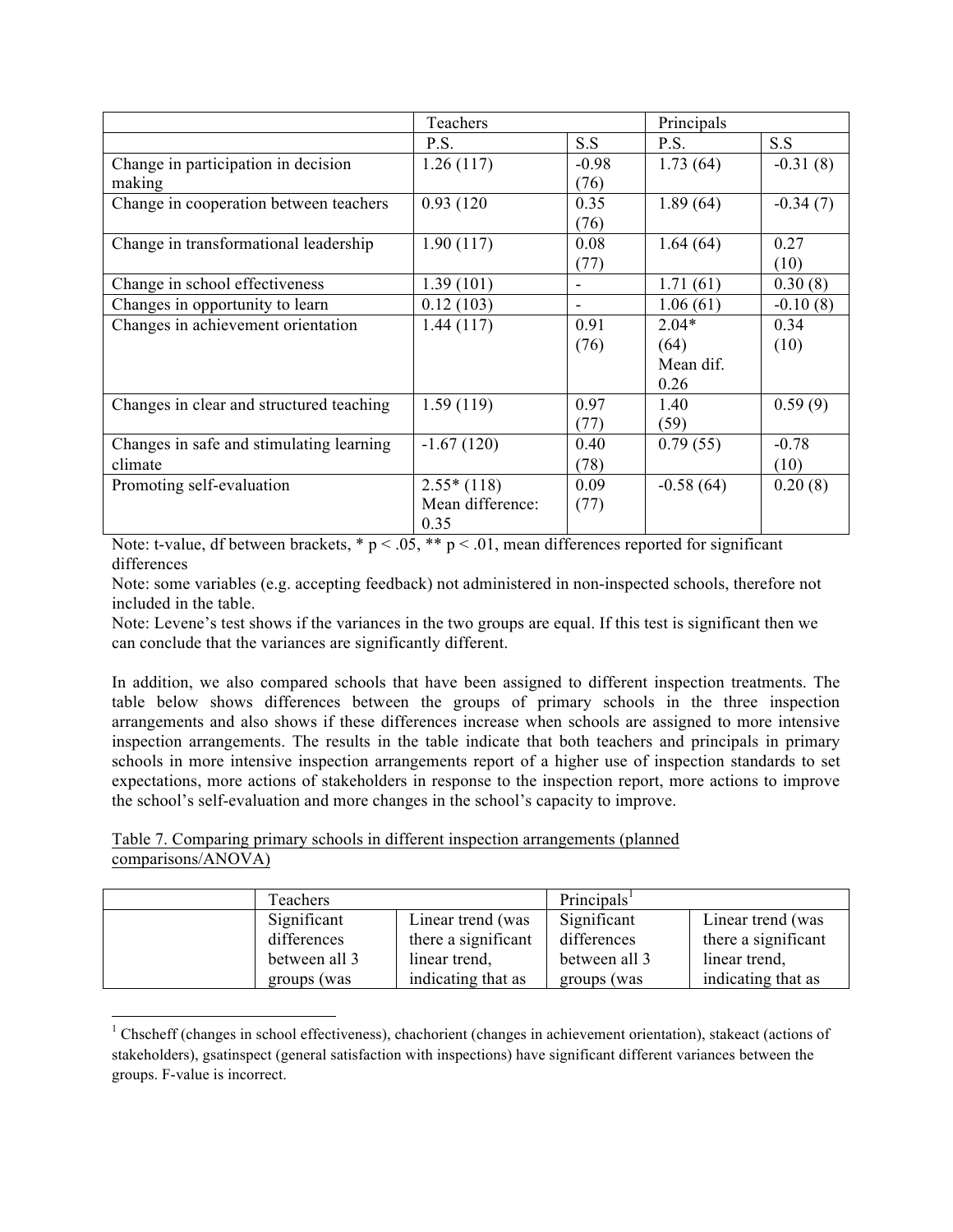|                   | there a            | inspection         | there a             | inspection            |
|-------------------|--------------------|--------------------|---------------------|-----------------------|
|                   | significant        | treatment          | significant effect  | treatment             |
|                   | effect of          | increases, the     | of inspection       | increases, the        |
|                   | inspection         | dependent          | treatment on        | dependent variable    |
|                   | treatment on       | variable increases | 'dependent          | increases             |
|                   | 'dependent         | proportionately)   | variable'?)         | proportionately)      |
|                   | variable'?)        |                    |                     |                       |
| General           | $F = 0.03$ (2,     | $F = 0.03(1, 107)$ | $F = 8.22$ **       | $F = 5.92 (1,37)^*$   |
| Satisfaction with | 107)               |                    | (2,37)              |                       |
| Inspection        |                    |                    |                     |                       |
| Setting           | $F = 6.96**$       | $F = 13.53**$      | $F = 4.63 (2,35)^*$ | $F = 9.19(1,35)$ **   |
| Expectations      | (2,68)             | (1,68)             |                     |                       |
| Accepting         | $F = 2.44(2, 46)$  | $F = 3.28(1, 46)$  | $F = 5.73$ **       | $F = 4.66 (1,36)^*$   |
| Feedback          |                    |                    | (2,36)              |                       |
| Actions of        | $F = 11.66$ **     | $F = 22.70**$      | $F = 3.21(2,36)$    | $F = 6.30 (1,36)$ **  |
| Stakeholders      | (2,93)             | (1, 93)            |                     |                       |
| Promoting/        | $F = 3.76*(2,$     | $F = 5.85**$       | $F = 2.65(2,63)$    | $F = 4.36 (1,63)^*$   |
| Improving Self-   | 129)               | (1,129)            |                     |                       |
| Evaluations       |                    |                    |                     |                       |
| Improvement       | $\overline{a}$     | ÷,                 | $F = 6.72$ **       | $F = 9.37 (1,36)$ **  |
| Actions           |                    |                    | (2,36)              |                       |
| Change in         | $F = 6.88**$       | $F = 9.53**$       | $F = 8.57$ **       | $F = 17.15(1.63)$ **  |
| Capacity Building | (2,128)            | (1,128)            | (2,63)              |                       |
| Change in         | $F = 5.05**$       | $F = 2.97(1,131)$  | $F = 11.31**$       | $F = 21.29$ ** $(1,$  |
| Participation in  | (2, 131)           |                    | (2,63)              | 63)                   |
| Decision Making   |                    |                    |                     |                       |
| Change in         | $F = 6.16**$       | $F = 7.56**$       | $F = 4.41*(2,63)$   | $F = 8.46 (1,63)$ **  |
| Cooperation       | (2, 131)           | (1, 131)           |                     |                       |
| between teachers  |                    |                    |                     |                       |
| Change in         | $F = 3.84**$       | $F = 7.51**$       | $F = 5.74**$        | $F = 11.46 (1.63)$ ** |
| Transformational  | (2,128)            | (1,128)            | (2,63)              |                       |
| Leadership        |                    |                    |                     |                       |
| Changes in        | $F = 3.56*$        | $F = 5.12*(1,103)$ | $F = 8.15**$        | $F = 15,68(1,60)$ **  |
| School            | (2,103)            |                    | (2,60)              |                       |
| Effectiveness     |                    |                    |                     |                       |
| Changes in        | $F = 0.04$ (2,105) | $F = 0.07(1, 105)$ | $F = 9.72**$        | $F = 18.89(1,60)$ **  |
| Opportunities to  |                    |                    | (2,60)              |                       |
| Learn and         |                    |                    |                     |                       |
| Learning Time     |                    |                    |                     |                       |
| Changes in        | $F = 4.40**$       | $F = 6.95**$       | $F = 5.19**$        | $F = 9.83 (1,63)$ **  |
| Achievement       | (2,119)            | (1,119)            | (2,63)              |                       |
| Orientation       |                    |                    |                     |                       |
| Changes in clear  | $F = 3.54**$       | $F = 1.92(1, 121)$ | $F = 5.1** (2,63)$  | $F = 10.20**$ (1,63)  |
| and structured    | (2,121)            |                    |                     |                       |
| teaching          |                    |                    |                     |                       |
| Changes in safe   | $F = 2.00(2,$      | $F = 0.07(1, 122)$ | $F = 0.56(2,63)$    | $F = 0.22$ (1,63)     |
| and stimulating   | 122)               |                    |                     |                       |
| learning climate  |                    |                    |                     |                       |
| Capacity Building | $F = 0.56$ (2,     | $F = 0.18(1, 129)$ | $F = 0.39(2,63)$    | $F = 0.48(1,62)$      |
|                   | 129)               |                    |                     |                       |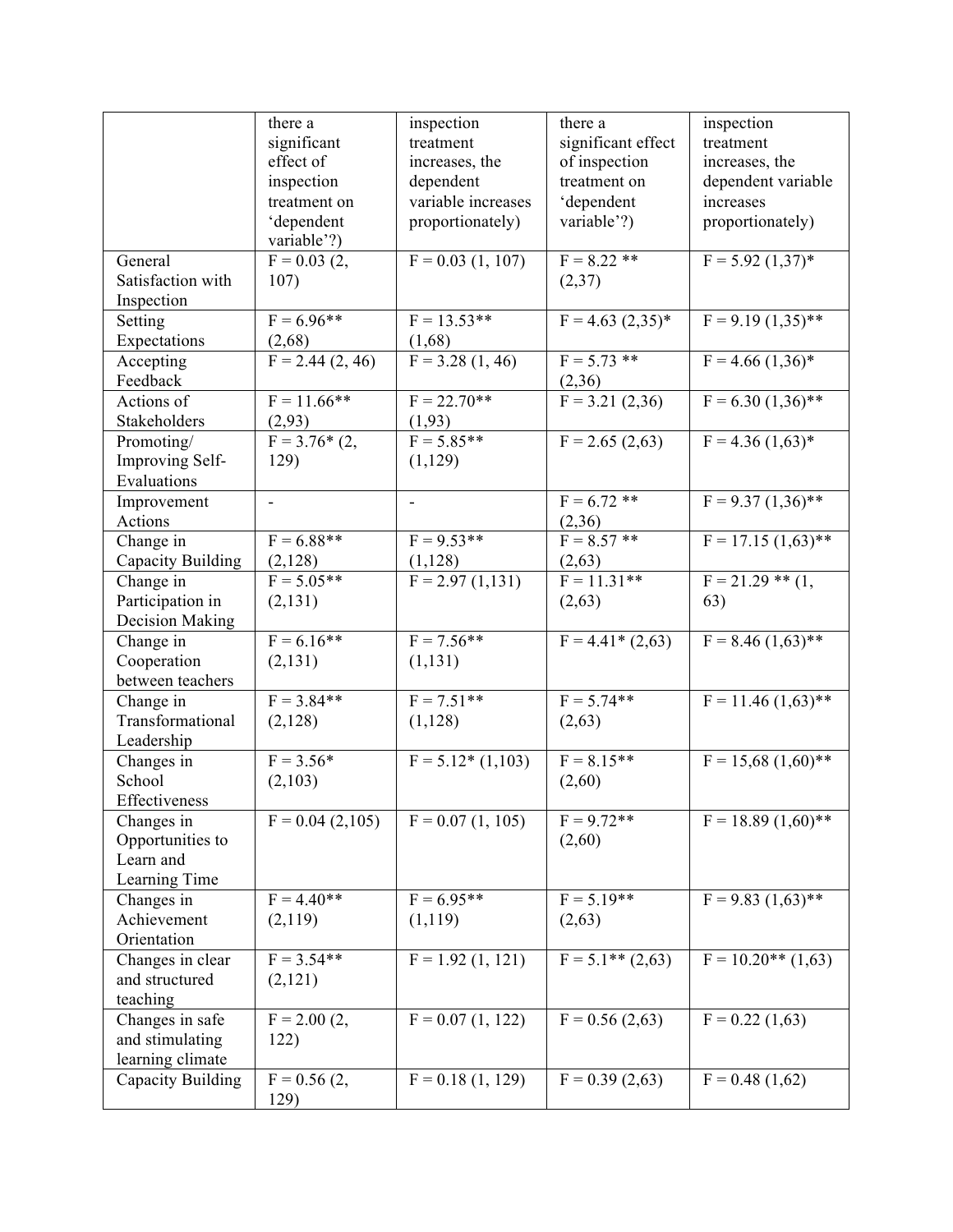| School               | $F = 3.54*$       | $F = 4.54*(1,120)$  | $F = 4.45*(2,64)$ | $F = 1.34(1,62)$ |
|----------------------|-------------------|---------------------|-------------------|------------------|
| Effectiveness        | (2,120)           |                     |                   |                  |
| Unintended           | $F = 2.33(2,$     | $F = 3.44(1, 120)$  | $F = 1.83(2,37)$  | $F = 3.40(1,37)$ |
| responses school     | 120)              |                     |                   |                  |
| level                |                   |                     |                   |                  |
| Teaching to the test | $F = 1.74(2,107)$ | $F = 3.45(1,107)$   | NA                | NA               |
|                      |                   |                     |                   |                  |
| Teaching to          | $F = 4.66*(2,72)$ | $F = 7.14**$ (1,72) | <b>NA</b>         | <b>NA</b>        |
| inspection           |                   |                     |                   |                  |
|                      |                   |                     |                   |                  |

Note: reported is  $(F(dfM, dfR) = F; * p < .05, ** p < .01$ 

Additionally, we compared secondary schools who have been assigned to a basic or a weak inspection arrangement. The results only reflect responses of teachers, due to low response rates of principals, and also only reflect differences in two inspection treatments due to a lack of response of teachers in schools in a 'very weak inspection arrangement'. The results in table 8 indicate that teachers in the more intense inspection arrangement report of lower levels in the effectiveness of the school and more changes in the (transformational) leadership and climate of the school.

|                                                              | Teachers               |               |
|--------------------------------------------------------------|------------------------|---------------|
|                                                              | <b>HAVO</b>            | <b>VWO</b>    |
| Capbuilding: 'capacity-building'                             | 2.22(80)               | $-1.56(80)$   |
| Sceffect: 'school effectiveness'                             | $-2.61*(78)$           | $-0.02(78)$   |
|                                                              | Mean difference: -0.64 |               |
| Impact: 'Improvement actions'                                |                        |               |
| Cbchange: 'Changes in capacity-building'                     | 1.01(6)                | $-1.16(77)$   |
| Pdmchange: 'Changes in participation in decision-making'     | 0.85(79)               | 0.17(79)      |
| Cbtchange: Changes in Cooperation between teachers'          | 0.17(79)               | $-0.41(79)$   |
| Ctlchange: 'Changes in Transformational leadership'          | 0.18(80)               | $-2.11*(80)$  |
| Chscheff: 'Changes in school effectiveness'                  |                        |               |
| Chlearn: 'Changes in opportunity to learn and learning time' | ÷,                     |               |
| Chachorient: Changes in achievement orientation'             | 1.56(77)               | 0.32(77)      |
| Chest: 'Changes in clear and structured teaching'            | 0.75(78)               | $-0.46(78)$   |
| Chsslc: 'Changes in safe and stimulating learning climate'   | $5.48**$ (76)          | $3.58**$ (64) |
|                                                              | Mean difference: 0.35  |               |
| Pise: 'Promoting/ improving self-evaluations'                | 0.36(80)               | $-0.74(80)$   |
| Setting expectations teachers                                | 0.21(26)               | $-0.24(26)$   |
| accepting_feedback_teachers                                  |                        | $-0.24(8)$    |
| Actions of stakeholders teachers                             | $-2.35(47)$            | 1.86(47)      |
| Unintended responses teachers                                | 0.99(69)               | $-0.25(76)$   |
| General satisfaction with inspection teachers                | $-1.45(17)$            | 0.86(17)      |
| Teaching to the test                                         | 1.13(43)               | 0.80(43)      |
| Teaching to inspection                                       | $-0.65(37)$            | $-1.56(37)$   |

Table 8. Comparing secondary schools in two different inspection arrangements (basic/weak)

Note: t-value, df between brackets, \*  $p < .05$ , \*\*  $p < .01$ , mean differences reported for significant differences

Note: teaching to inspection not measured in non-inspected schools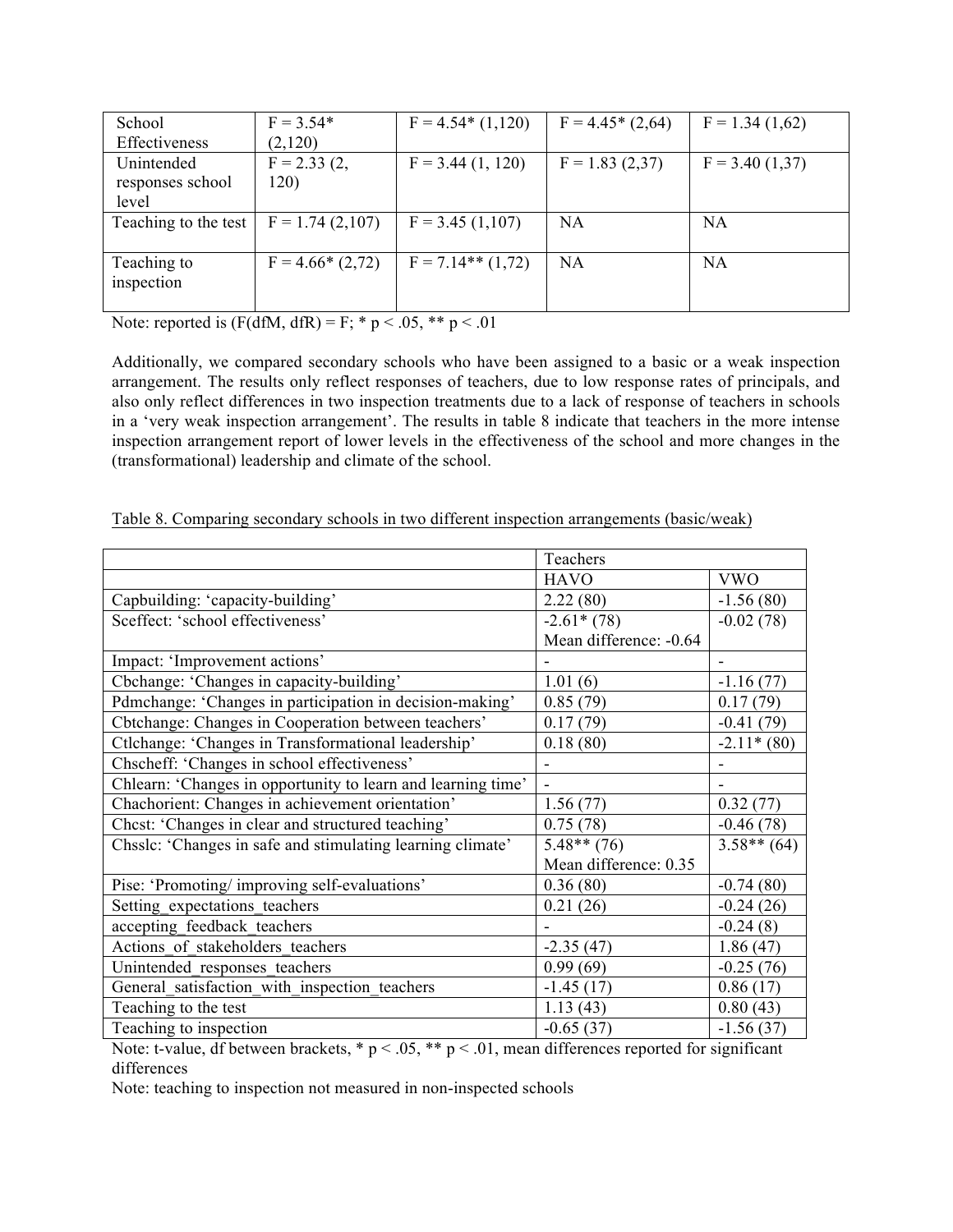#### *Comparing school boards*

We also compared school boards who had an inspection meeting since 2007 to school boards who have not had such a meeting yet. The results in table 9 indicate that school boards that had an inspection meeting since 2007 score higher in the extent to which they govern quality assurance in, and collect data on the functioning of their schools; they however score lower in their governance of the curriculum and instruction in their schools. The third column also shows a comparison of school boards who had an inspection meeting in 2010-2011 to school boards who didn't have such a meeting in that year. School boards that had an inspection meeting in 2010-2011 score higher in their governance of the professional development of principals and teachers in their schools; they also indicate to have implemented more changes in their governance of data use, achievement orientation and professional development in their schools, and in their collection of information on their schools.

|                                                   | School boards that     | School boards that had/did |
|---------------------------------------------------|------------------------|----------------------------|
|                                                   | had/did not have       | not have an inspection     |
|                                                   | inspection meetings    | meeting in 2010-2011       |
|                                                   | since 2007             |                            |
| Governing educational effectiveness of schools    | 0.81(232)              | $-0.50(232)$               |
| Changes in governing educational effectiveness    | 0.10(145)              | NA                         |
| of schools due to school inspections              |                        |                            |
| Changes in governance of schools due to           | NA                     | $-1.13(1)$                 |
| inspection meetings                               |                        |                            |
| Acceptance and use of inspection feedback         | 0.74(157)              | <b>NA</b>                  |
| Status in governing instructional time in schools | 1.72(239)              | 0.38(239)                  |
| Status in governing data use and achievement      | 0.41(238)              | $-0.30(238)$               |
| orientation in schools                            |                        |                            |
| Status in governing curriculum and instruction    | $2.06*(235)$           | 1.67(235)                  |
| in schools                                        | Mean difference: 0.39  |                            |
| Status in governing quality assurance in schools  | $-0.03(239)$           | $-0.68(239)$               |
| Status in governing professional development of   | $-1.72(37)$            | $-3.83**$ (238)            |
| principals and teachers in schools                |                        | Mean difference: -0.45     |
| Changes in governing instructional time in        | NA                     | $-0.54(1)$                 |
| schools due to school inspections                 |                        |                            |
| Changes in governing data use and achievement     | 0.01(53)               | $-3.04**$ (16)             |
| orientation in schools due to school inspections  |                        | Mean difference: -0.63     |
| Changes in governing curriculum and               | NA                     | $-0.52(8)$                 |
| instruction in schools due to school inspections  |                        |                            |
| Changes in governing quality assurance in         | $-2.30*(48)$           | $-1.00(13)$                |
| schools due to school inspections                 | Mean difference: -0.83 |                            |
| Changes in governing professional development     | $-0.40(69)$            | $-2.97**$ (69)             |
| of principals and teachers in schools due to      |                        | Mean difference: -0.50     |
| school inspections                                |                        |                            |
| Changes in governing school climate in schools    | $-0.90(36)$            | $-0.90(11)$                |
| due to school inspections                         |                        |                            |
| Changes in data collection of the schools'        | $-2.80**$ (113)        | $-2.35**$ (31)             |
| functioning due to school inspections             | Mean difference: -0.45 | Mean difference: -0.28     |

## Table 9. Comparing inspected to not inspected school boards

Note: t-value, df between brackets,  $* p < .05$ ,  $** p < .01$ , mean differences reported for significant differences